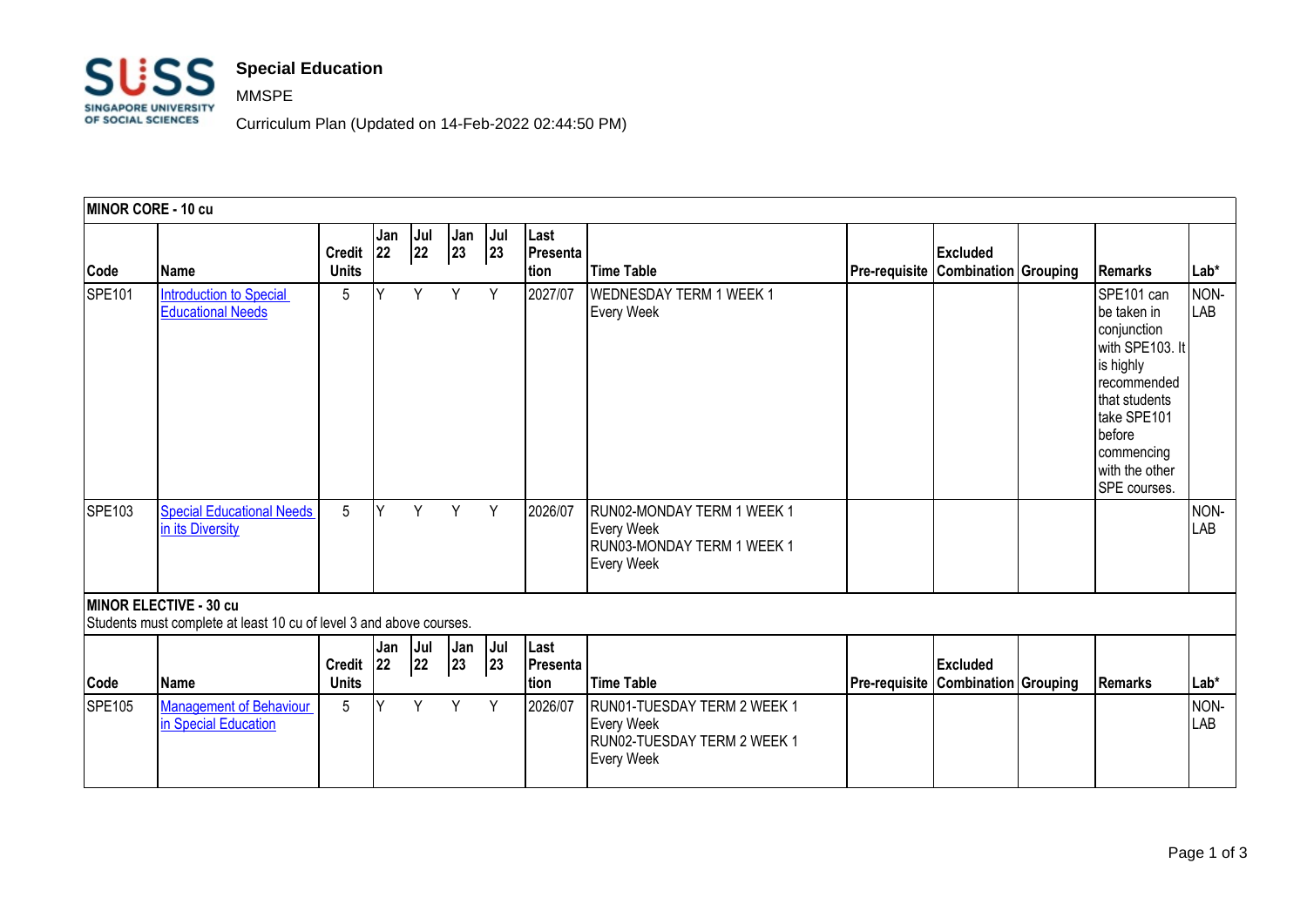|        |                                                                                               | <b>Credit</b>   | Jan<br> 22 | Jul<br>22 | Jan<br>$ 23\rangle$ | Jul<br>23 | Last<br>Presenta |                                                                                                        |                                    | <b>Excluded</b> |         |                    |
|--------|-----------------------------------------------------------------------------------------------|-----------------|------------|-----------|---------------------|-----------|------------------|--------------------------------------------------------------------------------------------------------|------------------------------------|-----------------|---------|--------------------|
| Code   | lName                                                                                         | <b>Units</b>    |            |           |                     |           | tion             | <b>Time Table</b>                                                                                      | Pre-requisite Combination Grouping |                 | Remarks | $Lab*$             |
| SPE107 | Language and<br><b>Communication Needs</b>                                                    | 5               | V          | Y         | Y                   | Y         | 2026/07          | RUN02-THURSDAY TERM 2 WEEK 1<br><b>Every Week</b><br>RUN03-THURSDAY TERM 2 WEEK 1<br><b>Every Week</b> |                                    |                 |         | NON-<br>LAB        |
| SPE201 | Pedagogy and Intervention<br> : Teaching Individuals with<br><b>Special Educational Needs</b> | $5\overline{)}$ | Y          | Y         | Y                   | Y         | 2026/07          | MONDAY TERM 1 WEEK 1<br><b>Every Week</b>                                                              |                                    |                 |         | NON-<br><b>LAB</b> |
| SPE203 | Pedagogy and Intervention<br>II: Teaching to Meet<br><b>Diverse Education Needs</b>           | 5               | Y          | Y         | Y                   | Y         | 2026/07          | MONDAY TERM 2 WEEK 1<br><b>Every Week</b>                                                              |                                    |                 |         | NON-<br><b>LAB</b> |
| SPE205 | <b>Autism Spectrum Disorder</b><br>(ASD)                                                      | $5\phantom{.0}$ | Y          | Y         | $Y -$               | Y         | 2026/07          | <b>WEDNESDAY TERM 1 WEEK 1</b><br><b>Every Week</b>                                                    |                                    |                 |         | NON-<br>LAB        |
| SPE207 | <b>Special Educational</b><br>Needs: Sensory<br><b>Impairment and Learning</b>                | 5               | Y          | Y         | Y                   | Y         | 2026/07          | <b>WEDNESDAY TERM 2 WEEK 1</b><br><b>Every Week</b>                                                    |                                    |                 |         | NON-<br>LAB        |
| SPE209 | Special Needs in the Early<br>Years                                                           | 5               | Y          | Y         | Y                   | Y         | 2026/07          | RUN01-TUESDAY TERM 1 WEEK 1<br><b>Every Week</b><br>RUN02-TUESDAY TERM 1 WEEK 1<br>Every Week          |                                    |                 |         | NON-<br><b>LAB</b> |
| SPE303 | <b>Transition in Special</b><br>Education                                                     | 5               | N          | N         | Y                   | Y         | 2024/07          |                                                                                                        |                                    |                 |         | NON-<br>LAB        |
| SPE309 | <b>Mental Health Issues in</b><br><b>Special Needs</b>                                        | 5               | Y          | Y         | Y                   | Y         | 2027/07          | RUN01-THURSDAY TERM 1 WEEK 1<br><b>Every Week</b><br>RUN02-THURSDAY TERM 1 WEEK 1<br><b>Every Week</b> |                                    |                 |         | NON-<br><b>LAB</b> |
| SPE311 | <b>Adolescents and Youth</b><br>with Special Educational<br><b>Needs</b>                      | 5               | Υ          | Y         | Y                   | Y         | 2026/07          | <b>TUESDAY TERM 2 WEEK 1</b><br><b>Every Week</b>                                                      |                                    |                 |         | NON-<br>LAB        |
| SPE313 | <b>Transition into Adulthood</b><br>and Employment                                            | 5               | IN.        | N         | Y                   | Y         | 2024/07          |                                                                                                        |                                    |                 |         | NON-<br><b>LAB</b> |